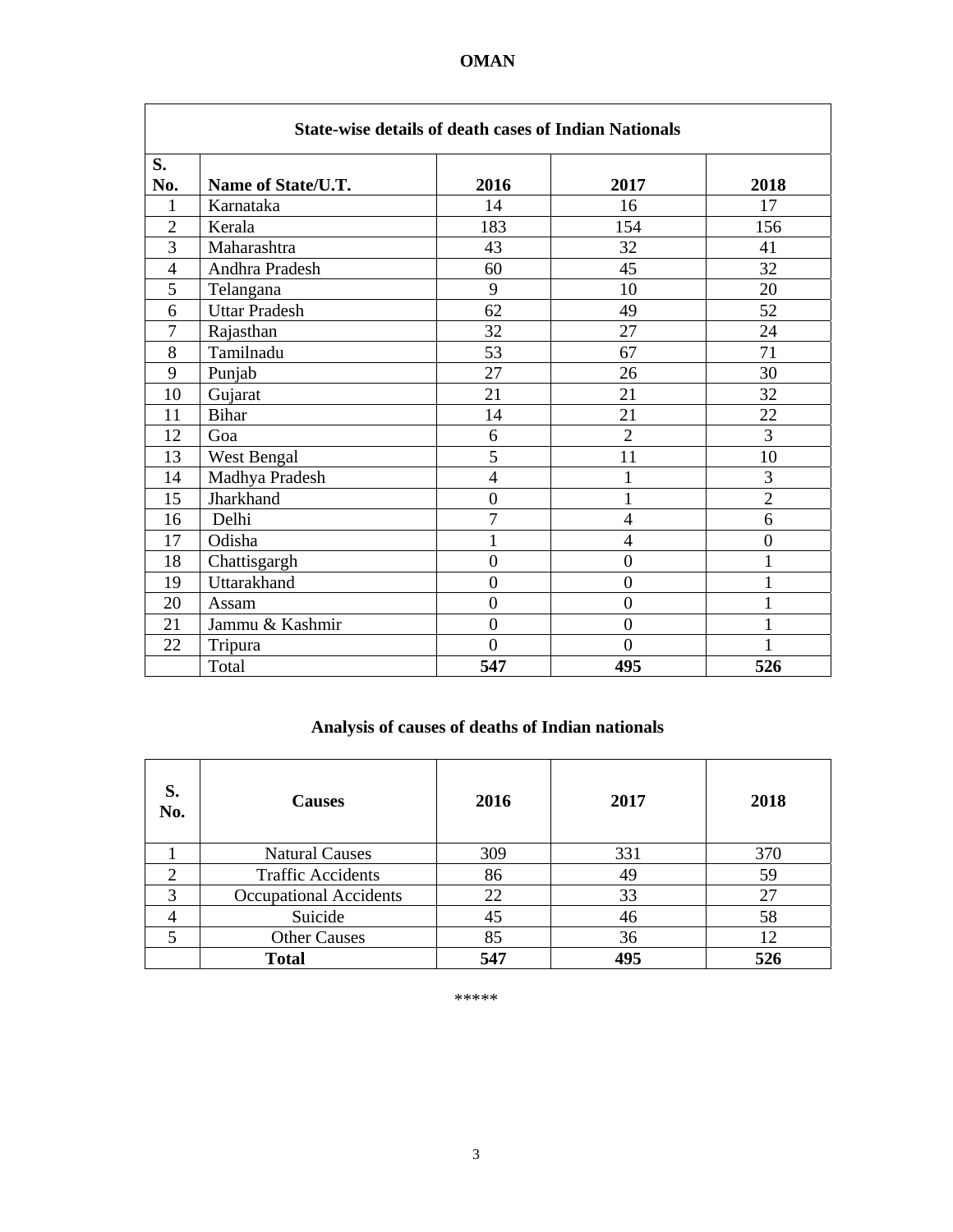Ī

|                 | <b>State-wise details of death cases of Indian Nationals</b> |                          |                |                  |  |  |
|-----------------|--------------------------------------------------------------|--------------------------|----------------|------------------|--|--|
| S.No.           | Name of State/U.T.                                           | 2016                     | 2017           | 2018             |  |  |
| 1               | Andaman                                                      | $\theta$                 | 1              | $\theta$         |  |  |
| $\overline{2}$  | Andhra Pradesh                                               | 165                      | 149            | 142              |  |  |
| $\overline{3}$  | Assam                                                        | 13                       | 10             | 11               |  |  |
| $\overline{4}$  | Bihar                                                        | 171                      | 170            | 145              |  |  |
| 5               | Chandigarh                                                   | $\overline{\mathcal{L}}$ | $\mathbf{1}$   | 1                |  |  |
| 6               | Chhattisgarh                                                 | $\mathbf{1}$             | $\mathbf{1}$   | $\overline{0}$   |  |  |
| $\overline{7}$  | Delhi                                                        | $\overline{8}$           | 13             | 8                |  |  |
| 8               | Goa                                                          | 1                        | $\overline{4}$ | $\overline{0}$   |  |  |
| 9               | Gujarat                                                      | 53                       | 67             | 51               |  |  |
| 10              | Haryana                                                      | 5                        | 11             | 9                |  |  |
| 11              | Himachal Pradesh                                             | $\overline{5}$           | $\overline{2}$ | 9                |  |  |
| 12              | Jammu & Kashmir                                              | 35                       | 33             | 23               |  |  |
| 13              | Jharkhand                                                    | 18                       | 12             | 13               |  |  |
| 14              | Karnataka                                                    | 127                      | 108            | 107              |  |  |
| $\overline{15}$ | Kerala                                                       | 623                      | 631            | 594              |  |  |
| 16              | Lakshadweep                                                  | $\overline{0}$           | $\overline{0}$ | $\overline{2}$   |  |  |
| 17              | Madhya Pradesh                                               | 14                       | 17             | 31               |  |  |
| 18              | Maharashtra                                                  | 102                      | 100            | 105              |  |  |
| 19              | Manipur                                                      | $\boldsymbol{0}$         | $\mathbf{1}$   | $\boldsymbol{0}$ |  |  |
| 20              | Odisha                                                       | 8                        | 11             | 9                |  |  |
| 21              | Puthucherry                                                  | $\overline{4}$           | $\overline{2}$ | $\overline{3}$   |  |  |
| 22              | Punjab                                                       | 63                       | 47             | 49               |  |  |
| 23              | Rajasthan                                                    | 135                      | 97             | 99               |  |  |
| 24              | Tamil Nadu                                                   | 316                      | 293            | 301              |  |  |
| 25              | Telengana                                                    | 167                      | 175            | 155              |  |  |
| 26              | Tripura                                                      | 6                        | $\overline{7}$ | 6                |  |  |
| 27              | <b>Uttar Pradesh</b>                                         | 604                      | 600            | 592              |  |  |
| 28              | Uttarakhand                                                  | 12                       | 5              | 8                |  |  |
| 29              | West Bengal                                                  | 105                      | 96             | 78               |  |  |
|                 | <b>Total</b>                                                 | 2765                     | 2664           | 2551             |  |  |

### **Analysis of causes of deaths of Indian nationals**

| S.No. | <b>Causes</b>            | 2016 | 2017 | 2018 |
|-------|--------------------------|------|------|------|
|       | <b>Natural Causes</b>    | 1845 | 1818 | 1850 |
|       | <b>Traffic Accidents</b> | 616  | 477  | 376  |
| 3     | Occupational Accidents   | 97   | 94   | 90   |
|       | Suicide                  | 109  | 155  | 117  |
|       | <b>Other Causes</b>      | 98   | 120  | 118  |
|       | <b>Total</b>             | 2765 | 2664 | 2551 |

\*\*Others/Unknown includes cases such as fire accident, Burn, not known etc.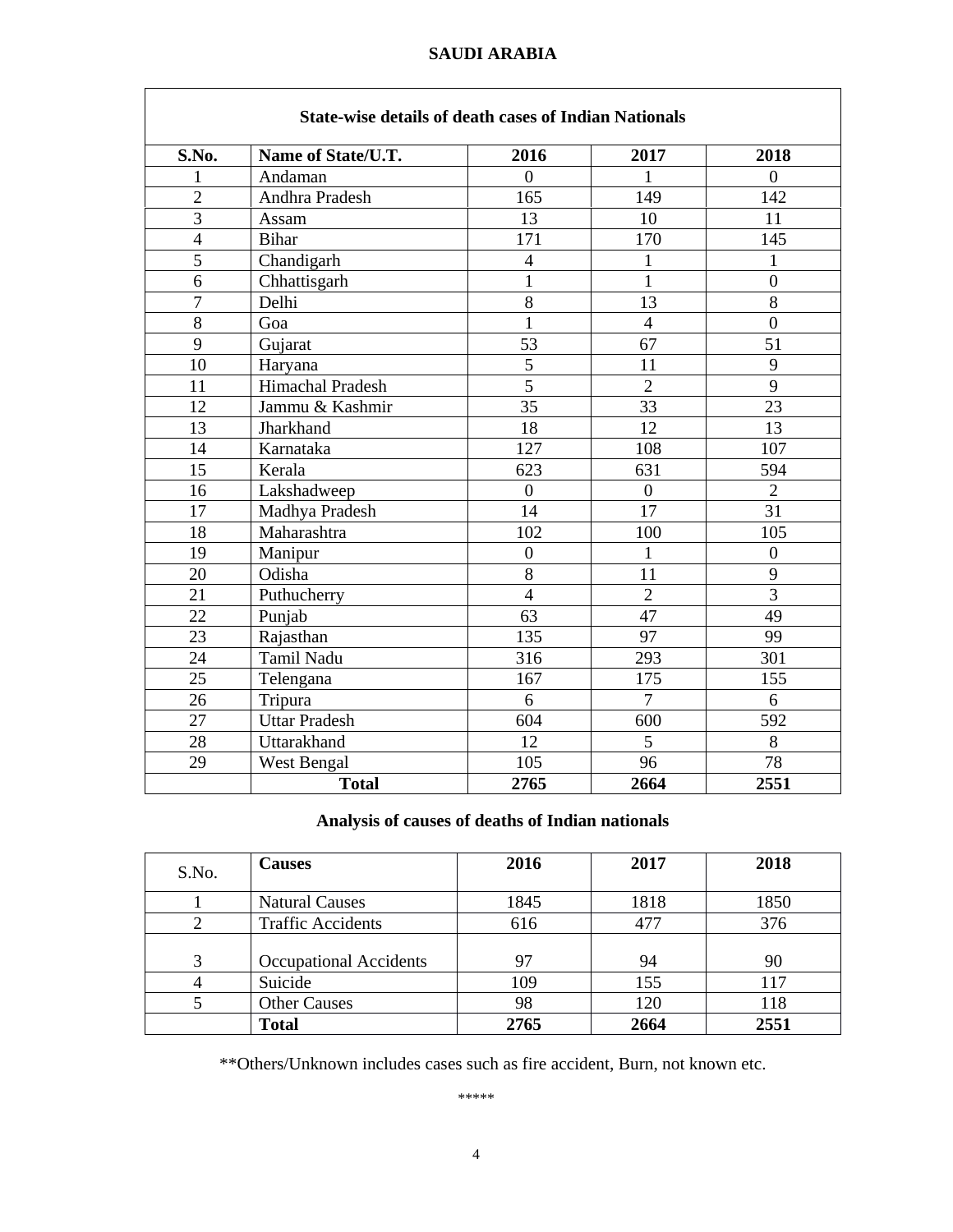| <b>State-wise details of death cases of Indian Nationals</b> |                      |                  |                |                  |  |
|--------------------------------------------------------------|----------------------|------------------|----------------|------------------|--|
| S.No.                                                        | Name of State/U.T.   | 2016             | 2017           | 2018             |  |
|                                                              | Andhra Pradesh       | 166              | 164            | 158              |  |
| $\overline{2}$                                               | Assam                | $\boldsymbol{0}$ | 5              | 1                |  |
| 3                                                            | <b>Bihar</b>         | 5                | 10             | 18               |  |
| $\overline{4}$                                               | Delhi                | $\overline{4}$   | 5              | 6                |  |
| 5                                                            | Goa                  | 14               | 12             | 14               |  |
| 6                                                            | Gujarat              | 10               | 6              | 12               |  |
| 7                                                            | Jammu & Kashmir      | 1                | $\overline{2}$ | $\overline{0}$   |  |
| 8                                                            | Jharkhand            | $\theta$         | 1              | $\overline{2}$   |  |
| 9                                                            | Karnataka            | 15               | 26             | 24               |  |
| 10                                                           | Uttarakand           | $\overline{2}$   | $\overline{0}$ | 1                |  |
| 11                                                           | Kerala               | 106              | 81             | 125              |  |
| 12                                                           | Madhya Pradesh       | 5                | 5              | $\overline{4}$   |  |
| 13                                                           | Maharashtra          | 37               | 50             | 58               |  |
| 14                                                           | Orissa               | $\overline{2}$   | 3              | 5                |  |
| 15                                                           | Punjab               | 21               | 20             | 32               |  |
| 16                                                           | Rajasthan            | 59               | 51             | 49               |  |
| 17                                                           | Tamil Nadu           | 71               | 83             | 95               |  |
| 18                                                           | <b>Uttar Pradesh</b> | 38               | 48             | 38               |  |
| 19                                                           | West Bengal          | 15               | 14             | 12               |  |
| 20                                                           | Haryana              | 1                | $\mathbf{1}$   | 1                |  |
| 21                                                           | HP                   | 3                | $\overline{2}$ | 4                |  |
| 22                                                           | Tripura              | $\overline{0}$   | 1              | $\boldsymbol{0}$ |  |
| 23                                                           | Chhattisgarh         | $\overline{0}$   | $\mathbf{1}$   | $\overline{0}$   |  |
|                                                              | <b>Total</b>         | 575              | 591            | 659              |  |

#### KUWAIT

# **Analysis of causes of deaths of Indian nationals**

|       | <b>Causes</b>          | 2016 | 2017 | 2018 |
|-------|------------------------|------|------|------|
| S.No. |                        |      |      |      |
|       | <b>Natural Causes</b>  | 441  | 445  | 492  |
|       | Traffic accidents      | 46   | 44   | 65   |
|       | Occupational accidents | 14   | 19   | 23   |
|       | Suicide                | 49   | 43   | 52   |
|       | <b>Other Causes</b>    | 25   | 40   |      |
|       | <b>Total Death</b>     | 575  | 591  | 659  |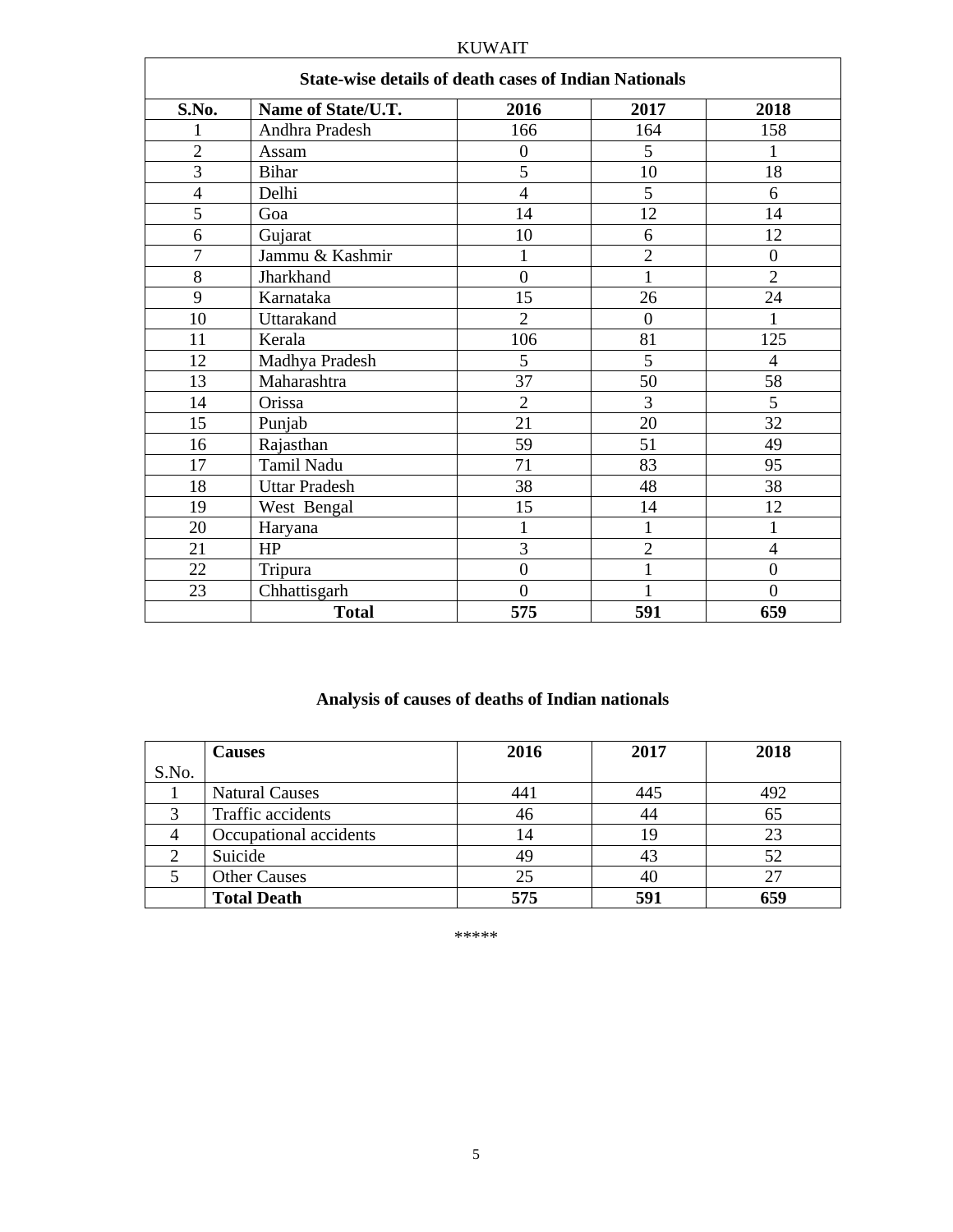| <b>State-wise details of death cases of Indian Nationals</b> |                |                  |                |                  |
|--------------------------------------------------------------|----------------|------------------|----------------|------------------|
| S.No                                                         | State /U.T.    | 2016             | 2017           | 2018             |
| 1                                                            | Andhra Pradesh | 42               | 34             | 32               |
| $\overline{2}$                                               | Kerala         | 97               | 101            | 115              |
| 3                                                            | West Bengal    | 8                | 7              | 7                |
| $\overline{4}$                                               | <b>Bihar</b>   | 14               | 13             | 12               |
| 5                                                            | Goa            | $\overline{2}$   | $\overline{2}$ | 4                |
| 6                                                            | Delhi          | $\overline{4}$   | $\mathbf{1}$   | $\overline{0}$   |
| 7                                                            | Gujarat        | 6                | $\overline{2}$ | $\overline{4}$   |
| 8                                                            | Rajasthan      | 13               | 12             | 12               |
| 9                                                            | Maharashtra    | 19               | 14             | 12               |
| 10                                                           | Karnataka      | $\overline{2}$   | 6              | 5                |
| 11                                                           | Odisha         | 3                |                | $\overline{0}$   |
| 12                                                           | Punjab         | 18               | 22             | 20               |
| 13                                                           | Jharkhand      | 1                | $\mathbf{0}$   | $\mathbf{0}$     |
| 14                                                           | Telangana      | $\overline{2}$   | 1              | $\overline{2}$   |
| 15                                                           | Tamil nadu     | 27               | 33             | 36               |
| 16                                                           | <b>UP</b>      | 23               | 29             | 22               |
| 17                                                           | Kashmir        | $\boldsymbol{0}$ | 1              | $\boldsymbol{0}$ |
| 18                                                           | Haryana        | $\theta$         | 1              |                  |
| 19                                                           | Madhya Pradesh | $\theta$         | $\overline{2}$ | 1                |
|                                                              | <b>Total</b>   | 281              | 282            | 285              |

**QATAR** 

# **Analysis of causes of deaths of Indian nationals**

| S. No. | <b>Causes</b>                 | 2016 | 2017 | 2018 |
|--------|-------------------------------|------|------|------|
|        | <b>Natural Causes</b>         | 106  | 142  | 109  |
| 2      | <b>Traffic Accidents</b>      | 25   | 23   | 31   |
| 3      | <b>Occupational Accidents</b> | 16   | 8    | 9    |
|        | Suicide                       | 28   | 14   | 17   |
|        | <b>Other Causes</b>           | 106  | 95   | 119  |
|        | <b>Total</b>                  | 281  | 282  | 285  |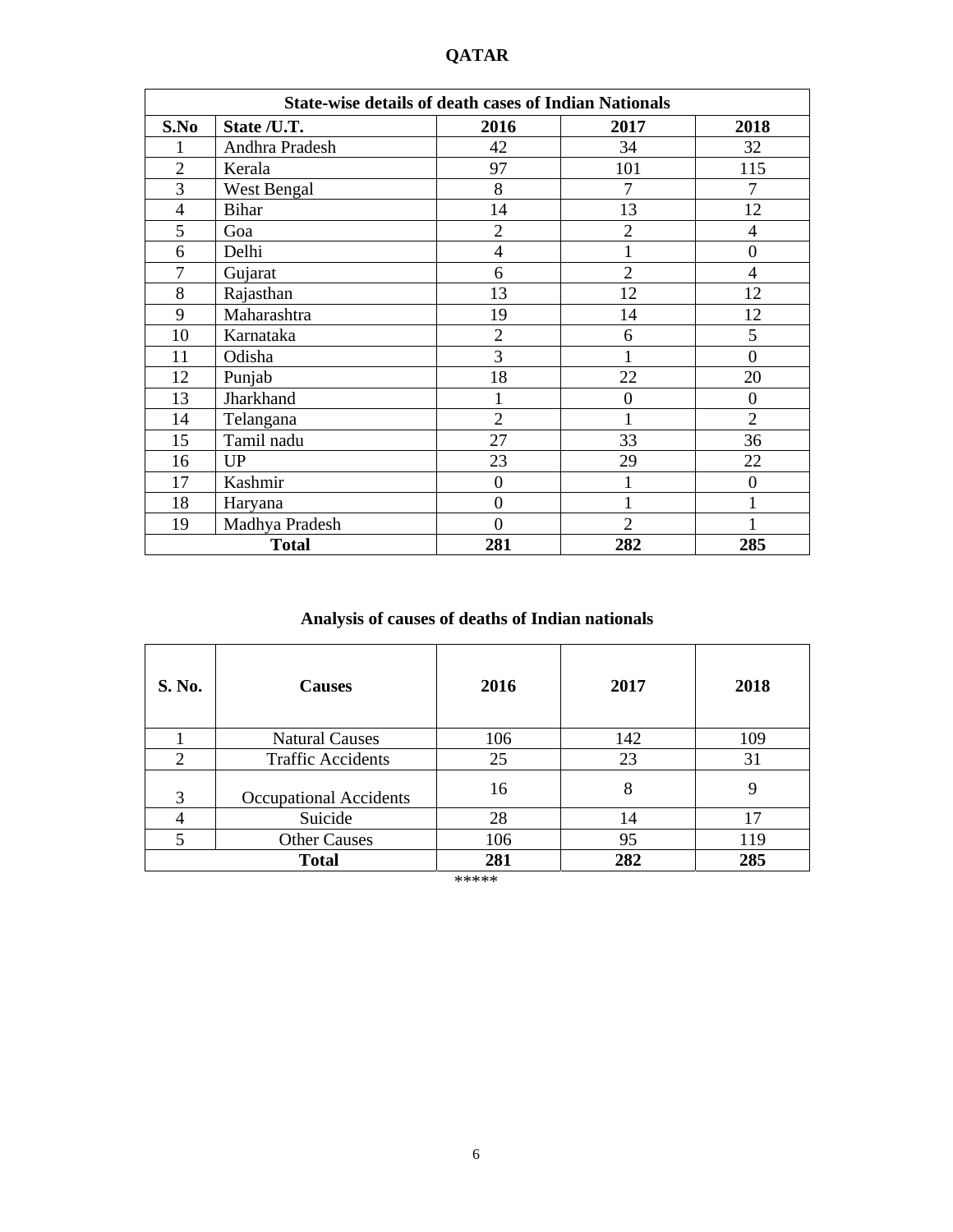#### **BAHRAIN**

| <b>State-wise details of death cases of Indian Nationals</b> |                      |                |                |                |  |
|--------------------------------------------------------------|----------------------|----------------|----------------|----------------|--|
| S.No                                                         | State/U.T.           | 2016           | 2017           | 2018           |  |
|                                                              | Andhra Pradesh       | 18             | 26             | 24             |  |
| $\overline{2}$                                               | <b>Bihar</b>         | 5              | 6              | 4              |  |
| 3                                                            | Delhi                | $\overline{2}$ | 3              | 1              |  |
| $\overline{4}$                                               | Goa                  | $\overline{2}$ | $\mathbf{1}$   | 3              |  |
| 5                                                            | Gujarat              | 7              | 3              | 4              |  |
| 6                                                            | Himachal Pradesh     |                | 1              |                |  |
| 7                                                            | Jharkhand            |                |                |                |  |
| 8                                                            | Karnataka            | 6              | 6              | 11             |  |
| 9                                                            | Kerala               | 60             | 83             | 88             |  |
| 10                                                           | Madhya Pradesh       |                |                |                |  |
| 11                                                           | Maharashtra          | 21             | 24             | 16             |  |
| 12                                                           | Orissa               | 1              | $\blacksquare$ |                |  |
| 13                                                           | Punjab               | 17             | 27             | 20             |  |
| 14                                                           | Rajasthan            | 6              | 3              | 8              |  |
| 15                                                           | Tamil Nadu           | 16             | 36             | 29             |  |
| 16                                                           | Telangana State      | 7              | 5              | 8              |  |
| 17                                                           | <b>Uttar Pradesh</b> | 13             | 10             | 15             |  |
| 18                                                           | Uttrakand            |                | 1              | $\blacksquare$ |  |
| 19                                                           | West Bengal          | $\overline{2}$ | $\overline{2}$ | $\overline{2}$ |  |
|                                                              | <b>Total</b>         | 186            | 237            | 233            |  |

# **Analysis of causes of deaths of Indian nationals**

| S.No. | <b>Causes</b>                 | 2016 | 2017 | 2018 |
|-------|-------------------------------|------|------|------|
|       | <b>Natural Causes</b>         | l 54 | 175  | 185  |
|       | <b>Traffic Accidents</b>      |      | Ω    |      |
|       |                               |      |      |      |
|       | <b>Occupational Accidents</b> |      | 10   |      |
|       | Suicides                      |      | 22   | 30   |
|       | <b>Other Causes</b>           |      | 22   |      |
|       | <b>Total</b>                  | 186  | 237  | 233  |